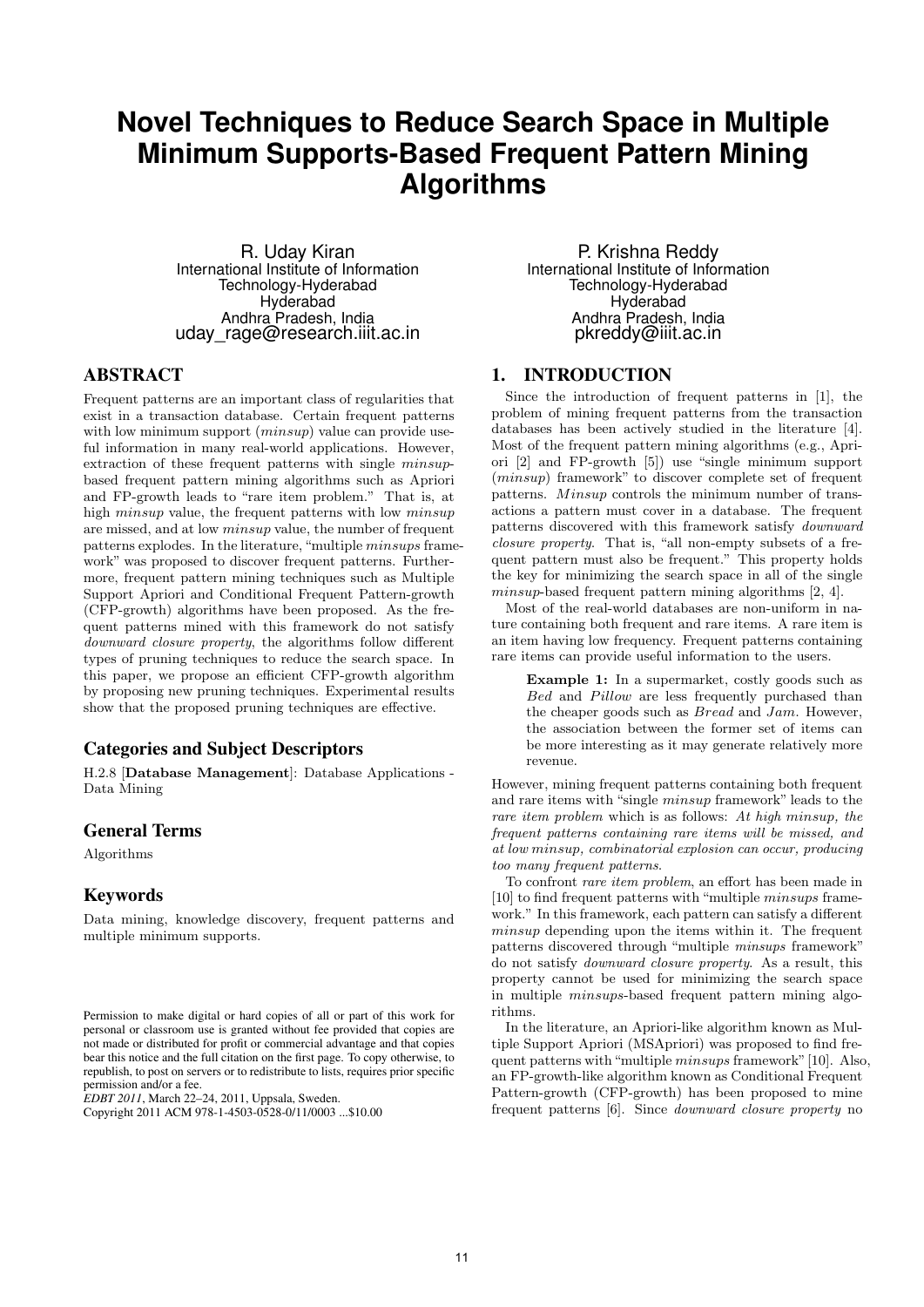longer holds in "multiple *minsups* framework," the CFPgrowth algorithm has to carry out exhaustive search in the constructed *T ree* structure. In this paper we propose an improved CFP-growth algorithm, called CFP-growth++, by introducing four pruning techniques to reduce the search space. Experimental results on various types of datasets show that the proposed algorithm is efficient and scalable as well.

## 1.1 Related Work

The occurrence of *rare item problem* with the usage of traditional data mining techniques to discover knowledge involving rare items was introduced in [13]. In [10], "multiple *minsups* framework" has been introduced to address *rare item problem*, and MSApriori algorithm was proposed for extracting frequent patterns. An FP-growth-like algorithm [5], called CFP-growth [6], has been proposed to mine frequent patterns. It was shown that the performance of CFP-growth is better than the MSApriori algorithm. In [14], a new interestingness measure, called *relative support* has been introduced, and an Apriori-like algorithm has been proposed for mining frequent patterns containing both frequent and rare items. An Apriori-like approach which tries to use a different *minsup* at each level of iteration has been discussed in [11]. A stochastic mixture model based on negative binomial distribution has been discussed to mine rare association rules [3]. An approach has been suggested to mine the association rules by considering only infrequent items i.e., items having support less than the *minsup* [16].

We have been investigating improved approaches to mine frequent patterns containing both frequent and rare items. In [8], an improved methodology has been proposed to specify items' *MIS* values. In [9], a new interestingness measure, called *item-to-pattern difference*, has been used along with the "multiple *minsups* framework" to discover frequent patterns in the databases, where frequencies of the items' vary widely. An effort has been made to extend the notion of multiple constraints to extract periodic-frequent patterns [12]. In [7], we have proposed a preliminary algorithm to improve the performance of CFP-growth by suggesting two pruning techniques for reducing the size of constructed *tree* structure. It is to be noted that the algorithm discussed in [7] performs exhaustive search, like CFP-growth, to discover complete set of frequent patterns as the frequent patterns mined with "multiple *minsups* framework" do not satisfy *downward closure property*.

In this paper, we investigated approaches to reduce the search space while extracting frequent patterns and proposed two additional pruning techniques which significantly reduces the search space by avoiding exhaustive search while extracting frequent patterns from a *tree* structure. Overall, we have proposed a comprehensive algorithm by employing four pruning techniques to efficiently mine frequent patterns.

## 1.2 Paper Organization

The remaining part of the paper is organized as follows. In Section 2, we explain the necessary background. In Section 3, we discuss the CFP-growth algorithm and its performance issues. In Section 4, we discuss the proposed pruning techniques to reduce the search space and present the CFPgrowth++ algorithm. Experimental results are discussed in Section 5. The last section contains conclusions and future work.

# 2. BACKGROUND

In this section, we explain the basic model of frequent patterns, *rare item problem* and the extended model of frequent patterns based on multiple *minsups*.

#### 2.1 Basic Model of Frequent Patterns

Frequent patterns were first introduced in [1]. The basic model of frequent patterns is as follows:

Let  $I = \{i_1, i_2, \dots, i_n\}$  be a set of items, and a transaction database  $DB = \langle T_1, T_2, \cdots, T_n \rangle$ , where  $T_i$  (*i*  $\in [1..n]$ ) is a transaction which contains a set of items in *I*. Each transaction is associated with an identifier, called *T ID*. The *support* of a **pattern** (or an itemset) *X*, denoted as  $S(X)$ , is the number transactions containing *X* in *DB*. The pattern *X* can be *frequent* if its support is no less than a userdefined minimum support (*minsup*) threshold value, i.e.,  $S(X)$  *> minsup*. A pattern containing *k* number of items is a *k*-pattern. The support of a pattern can also be represented in percentage of *|DB|*. In this paper, we use the terms "itemset" and "pattern" interchangeably.

**Example 2:** Consider the transaction database of 20 transactions shown in Table 1. The set of items  $I =$ *{a, b, c, d, e, f, g, h}*. The set of *a* and *b*, i.e., *{a, b}* is a pattern. It is a 2-pattern. For simplicity, we write this pattern as '*ab*'. It occurs in *tids* of 1*,* 4*,* 7*,* 10*,* 11*,* 13*,* 16 and 19. Therefore, the support of  $ab$ ,  $S(ab) = 8$ . If the user-specified  $minsup = 6$ , then *ab* is a frequent pattern because  $S(ab) \geq minsup$ .

**Table 1: A transaction database.**

| ŦТ             | Items                 |    | Items      |
|----------------|-----------------------|----|------------|
| 1              | a, b                  | 11 | a, b       |
| $\overline{2}$ | $a, e, \overline{f}$  | 12 | a, c       |
| $\overline{3}$ | c, d                  | 13 | a, b       |
| $\overline{4}$ | a, b, h               | 14 | b, e, f, g |
| 5              | c, d                  | 15 | c, d       |
| 6              | a, c                  | 16 | a, b, d    |
| 7              | a, b                  | 17 | c, d       |
| 8              | e, f                  | 18 | a, c       |
| 9              | $\overline{c}$ , d, g | 19 | a, b, e    |
| 10             | a, b                  | 20 | c, d       |

Apriori [1] and FP-growth [5] are the two popular algorithms to mine frequent patterns. Apriori uses candidategenerate-and-test-approach to discover the complete set of frequent patterns. FP-growth employs pattern-growth technique to discover complete set of frequent patterns. In the literature, it has been shown that FP-growth performs better than Apriori [5].

#### 2.2 Rare Item Problem

Real-world databases are mostly non-uniform in nature containing both frequent and relatively infrequent (or rare) items. If the items' frequencies in a database vary widely, we encounter the following issues while mining frequent patterns under single *minsup* framework:

- i. If *minsup* is set too high, we will miss the frequent patterns containing rare items.
- ii. To find frequent patterns that involve both frequent and rare items, we have to set low *minsup*. However,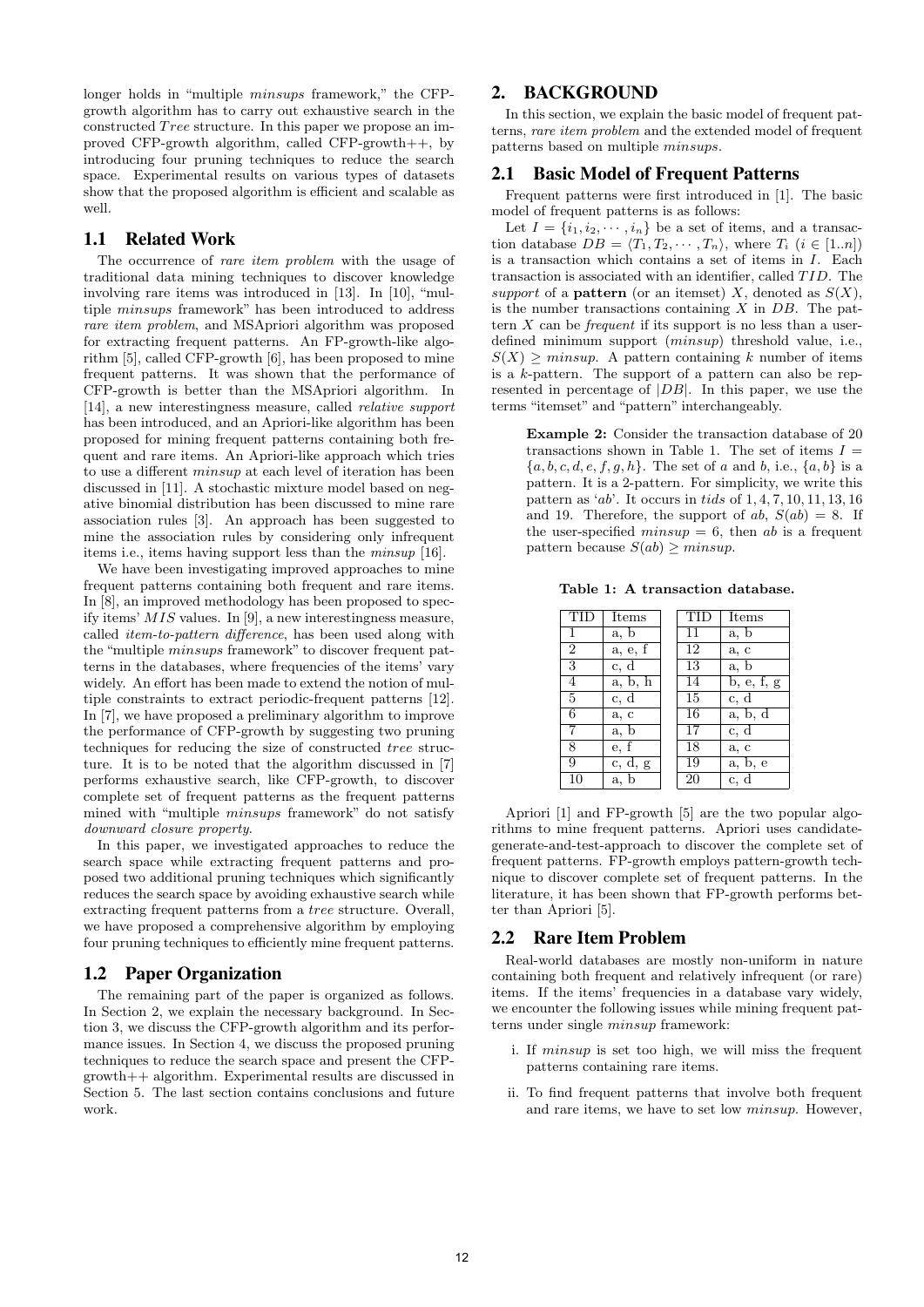this may cause combinatorial explosion, producing too many frequent patterns, because those frequent items will combine with one another in all possible ways and many of them are meaningless.

This dilemma is called the *rare item problem*.

**Example 3:** Consider the database shown in Table 1. At high *minsup*, say *minsup*  $= 6$ , we will miss the frequent patterns involving the rare items '*e*' and '*f*'. To mine the frequent patterns containing '*e*' and '*f*', we have to specify low *minsup* value. Let the *minsup* value be 3. The frequent patterns discovered at *minsup* = 3 are shown in the fourth column of the Table 2. Among the generated frequent patterns, the pattern '*ac*' can be considered uninteresting to the user because it has low support and contains frequently occurring items '*a*' and '*c*'. This pattern can be considered interesting if it has satisfied high *minsup*, say  $minsup = 6$ .

**Table 2: Frequent patterns generated at** *minsup* = 3**.** The terms "S", "MIS", "SMF" and "MMF" are re**spectively used as the acronyms to denote support, minimum item support, "single** *minsup* **framework" and "multiple** *minsups* **framework." The terms "T" and "F" respectively denote the frequent patterns generated and have not generated in single and multiple** *minsups* **frameworks.**

| Patterns         | S  | MIS | <b>SMF</b>              | $\overline{\rm\,MMF}$ |
|------------------|----|-----|-------------------------|-----------------------|
| $\boldsymbol{a}$ | 12 | 10  | T                       | T                     |
| $\overline{c}$   | 9  | 10  | T                       | F                     |
| h                | 9  | 8   | T                       | T                     |
| d                |    | 6   | $\overline{\mathrm{T}}$ | T                     |
| $\epsilon$       | 4  | 3   | T                       | T                     |
|                  | 3  | 3   | T                       | T                     |
| $_{ab}$          | 8  |     | T                       | T                     |
| ac               | 3  |     | T                       | F                     |
| c d              | 6  |     | T                       | T                     |
| е                | 3  |     | Т                       | Т                     |

#### 2.3 Extended Model of Frequent Patterns

To confront the *rare item problem*, an effort has been made in the literature to extend the basic model of frequent patterns to multiple *minsups* [10]. In the extended model, each item in the transaction database is specified with a support constraint known as *minimum item support* (*MIS*) and *minsup* of a pattern is represented with the minimal *MIS* value among all its items (see Equation 1).

$$
minsup(X) = minimum\left(\begin{array}{cc} MIS(i_1), & MIS(i_2), \\ \cdots, & MIS(i_k) \end{array}\right) \quad (1)
$$

where,  $X = \{i_1, i_2, \dots, i_k\}, 1 \leq k \leq n$ , is a pattern and *MIS*( $i_j$ ),  $1 \leq j \leq k$ , represents the *MIS* of an item  $i_j \in X$ .

The extended model enables the user to simultaneously specify high *minsup* for a pattern containing only frequent items and low *minsup* for a pattern containing rare items. Thus, efficiently addressing the *rare item problem*. The significance of this model is illustrated in Example 4.

**Example 4:** Continuing with Example 3, let the userspecified  $MIS$  values for the items '*a*', '*b*', '*c*', '*d*', '*e*', '*f*', '*g*' and '*h*' be 10, 8, 10, 6, 3, 3, 3 and 2, respectively. The items' *MIS* values are specified with respect to their support values. The frequent patterns discovered with the extended model are shown in the fifth column of Table 2. It can be observed that the uninteresting frequent pattern '*ac*' that was generated at low *minsup*  $(i.e., at *minsup* = 3)$  in Example 3 has failed to be a frequent pattern in this model. It is because  $S(ac)$  $minsup$  (=  $minimm(MIS(a), MIS(c))$ ).

# 3. CFP-GROWTH AND PERFORMANCE IS-SUES

In [10], an Apriori-like algorithm known as Multiple Support Apriori (MSApriori) has been discussed to mine frequent patterns. An FP-growth-like algorithm known as Conditional Frequent Pattern-growth (CFP-growth) has been discussed to efficiently mine frequent patterns [6]. Among the two algorithms, it has been shown that CFP-growth algorithm performs better than MSApriori algorithm. In this section we discuss CFP-growth and its performance issues.

## 3.1 CFP-growth

The CFP-growth algorithm is developed based on the FPgrowth algorithm [6]. Even though it is an FP-growth-like algorithm, the structure, construction and mining procedures of CFP-growth are different from FP-growth. The CFP-growth algorithm accepts transaction database and *MIS* values of items as an input. Using the items' *MIS* values as prior knowledge, it discovers complete set of frequent patterns with a **single scan** on the transaction database. Briefly, the working of CFP-growth is as follows.

- i. Items are sorted in descending order of their *MIS* values. Using the sorted list of items, an FP-tree-like structure known as MIS-tree is constructed with a single scan on the transaction database. Simultaneously, the support of each item in the MIS-tree is measured.
- ii. To reduce the search space, tree-pruning operation is performed to prune the items that cannot generate any frequent pattern. The criterion used is **prune the items that have support less than the lowest** *MIS* **value among all items.**

**Table 3: MIS and support values of items.**

| tems    | u |  | u |  | ັ |  |
|---------|---|--|---|--|---|--|
|         |   |  |   |  |   |  |
| Support |   |  |   |  |   |  |

**Example 5:** Table 3 provides information about the *MIS* and support values of items present in the database of Table 1. The lowest *MIS* value among all items is 2. Therefore, it is clear that no pattern will have *minsup* less than 2. Based on *apriori property* [2], it turns out that '*h*' and its supersets cannot generate any frequent pattern as their supports will be no more than 1. So, CFPgrowth prunes '*h*' from the MIS-tree.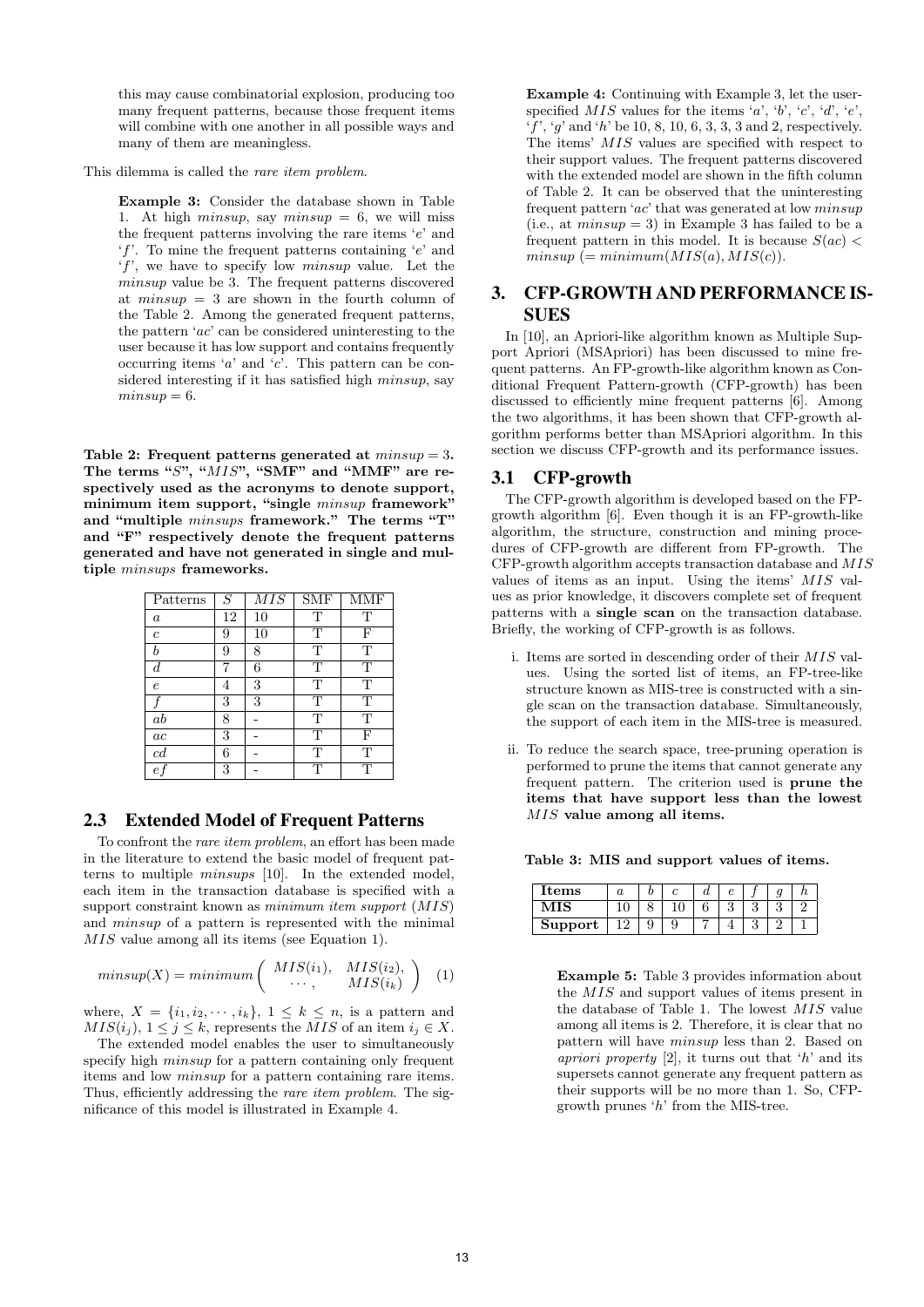- iii. After tree-pruning operation, tree-merging operation is performed on the MIS-tree to merge the child nodes of a parent node that share same item. The resultant MIS-tree is called *compact MIS-tree*.
- iv. Finally, choosing each item in the *compact MIS-tree* as the suffix item (or pattern), its *conditional pattern base* (i.e., prefix sub-paths) is build to discover complete set of frequent patterns. Since frequent patterns do not satisfy *downward closure property*, CFP-growth tries to discover complete set of frequent patterns by building suffix patterns until its respective *conditional pattern base* is empty.

**Example 6:** Consider the *compact MIS-tree* shown in Figure 2(b). For the (suffix) item '*f*', the conditional prefix paths are  $\langle a, e : 1 \rangle$ ,  $\langle e : 1 \rangle$  and  $\langle b, e : 1 \rangle$ . The CFP-growth algorithm builds the suffix patterns  $\langle f \rangle$ ,  $\langle f, e \rangle$ ,  $\langle f, b \rangle$ ,  $\langle f, a \rangle$ ,  $\langle f, e, b \rangle$ and  $\langle f, e, a \rangle$  to discover the complete set of frequent patterns.

#### 3.2 Performance Issues

The performance issues of CFP-growth algorithm are as follows.

First, the criterion used by CFP-growth to construct *compact MIS-tree* still considers some items which cannot generate any frequent pattern at higher-order.

**Example 7:** Continuing with Example 5, CFP-growth constructs *compact MIS-tree* with the items '*a*', '*b*', '*c*', '*d*', '*e*', '*f*' and '*g*'. However, item '*g*' cannot generate any frequent pattern at higher-order because its support (i.e., 2) is less than the lowest *MIS* value (i.e., 3) among all the items '*a*', '*b*', '*c*', '*d*', '*e*', '*f*' and '*g*'.

Second, as CFP-growth continues to build suffix patterns until its respective *conditional pattern base* is empty, CFPgrowth searches in some of those (infrequent) suffix patterns which will never generate any higher-order frequent pattern.

**Example 8:** Continuing with Example 6, the lowest *MIS* value among the items '*a*', '*b*', '*e*' and '*f*' is 3 ( $=MIS(f)$ ). Since the support of '*a*' and '*b*' in the *conditional pattern base* of '*f*' is less than 3, it is straight forward to prove that  $\{f, a\}$  and  $\{f, b\}$  cannot be frequent patterns. In addition, their supersets also cannot be frequent patterns. Thus, CFP-growth spends additional resources (i.e., runtime) to discover the complete set of frequent patterns.

## 4. PROPOSED APPROACH

In this section, we first introduce the properties and theorems that have been identified for reducing the search space. Next, we explain the pruning techniques to reduce the search space and present the algorithm.

#### 4.1 Theorems

The pruning techniques that are proposed for reducing the search space in the "multiple *minsups* framework" are based on *apriori property* (see Property 1) and Theorems 4.1 and 4.2.

Property 1. *(Apriori property.) In a database DB, if X* and *Y* are two patterns such that  $X \subseteq Y$ , then  $S(X) \geq$ *S*(*Y* )*.*

Theorem 4.1. *In every frequent pattern, the item having lowest MIS value is a frequent item.*

PROOF. Consider a transaction database *DB* containing the set of items,  $I = \{i_1, i_2, \dots, i_n\}$ , such that  $MIS(i_1) \geq$  $MIS(i_2) \geq \cdots \geq MIS(i_n)$ . Let  $X = \{i_j, \dots, i_k\} \subseteq I$ , where  $1 \leq j \leq k \leq n$ , be a pattern. If X is frequent, then  $S(X) \geq minimum(MIS(i_1), \cdots, MIS(i_k))$ . That is,  $S(X) \geq MIS(i_k)$ . From Property 1, it turns out that  $S(i_k) \geq S(X) \geq MIS(i_k)$ . Thus, if *X* is frequent, then  $i_k$  is a frequent item.  $\square$ 

Theorem 4.2. *In every frequent pattern, all non-empty subsets containing the item having lowest MIS value will be frequent.*

Proof. Consider a transaction database *D*B containing the set of items,  $I = \{i_1, i_2, \dots, i_n\}$ . Let  $MIS(i_j)$ , where *i*<sub>j</sub> ∈ *I*, be the user-specified *MIS* values such that  $MIS(i_1)$  ≥  $MIS(i_2) \geq \cdots \geq MIS(i_n)$ . Let  $X = \{i_j, \dots, i_k\} \subseteq I$ , where  $1 \leq j \leq k \leq n$ , be a frequent pattern. That is,  $S(X) \geq MIS(i_k)$  (=  $minimum(MIS(i_j), \cdots, MIS(i_k))$ ). Let  $A \subset X$  be a pattern such that  $i_k \in A$ . Since  $i_k$  has the lowest *MIS* value among all items in *X*, it turns out that  $minsup(A) = MIS(i_k)$ . From Property 1, it can be derived that  $S(A) \geq S(X) \geq MIS(i_k)$ . Thus, *A* is a frequent pattern.  $\square$ 

#### 4.2 Techniques to Reduce the Search Space

We propose four techniques to reduce the search space.

#### *4.2.1 Least minimum support*

In the *multiple minsups framework*, each pattern can satisfy a different *minsup* depending upon the items within it. The term *least minimum support* (*LMS*) refers to the lowest *minsup* of all frequent patterns. Since frequent item is a frequent 1-pattern, it is straight forward to prove from Theorem 4.1 that *LMS* is always equal to the lowest *MIS* value among all frequent items. *LMS* has the following two properties.

PROPERTY 2. *If*  $X = \{i_1, i_2, \cdots, i_k\} ⊆ I$ *, where* 1 ≤  $k \leq n$ *, is a pattern such that*  $S(X) < LMS$ *, then*  $S(X) <$  $minimum(MIS(i_1), MIS(i_2), \cdots, MIS(i_k)).$ 

PROPERTY 3. *If*  $X$  and  $Y$  are two patterns such that  $X \subset Y$ *Y and*  $S(X) < LMS$ *, then*  $S(Y) < LMS$ *.* 

These two properties facilitate to use *LMS* as a constraint to reduce the search space. In particular, *LMS* can be used to prune the items (or patterns) that cannot generate any frequent pattern at higher-order. The significance of *LMS* is illustrated in Example 9.

**Example 9:** Continuing with Example 5, the frequent items in the transaction database of Table 1 are '*a*', '*b*', '*d*', '*e*' and '*f*'. Based on Theorem 4.1, it can be said that any frequent pattern that is mined from this database will have one of the above items as the item having lowest *MIS* value. Thus, lowest *minsup* that can be satisfied by a frequent pattern is lowest *MIS* value among all these frequent items i.e., 3. Since, the items '*g*' and '*h*' have support less than 3, their supersets also cannot have support greater than 3 (Property 1). Thus, it is guaranteed that '*g*' and '*h*' cannot generate any frequent pattern at higher-order.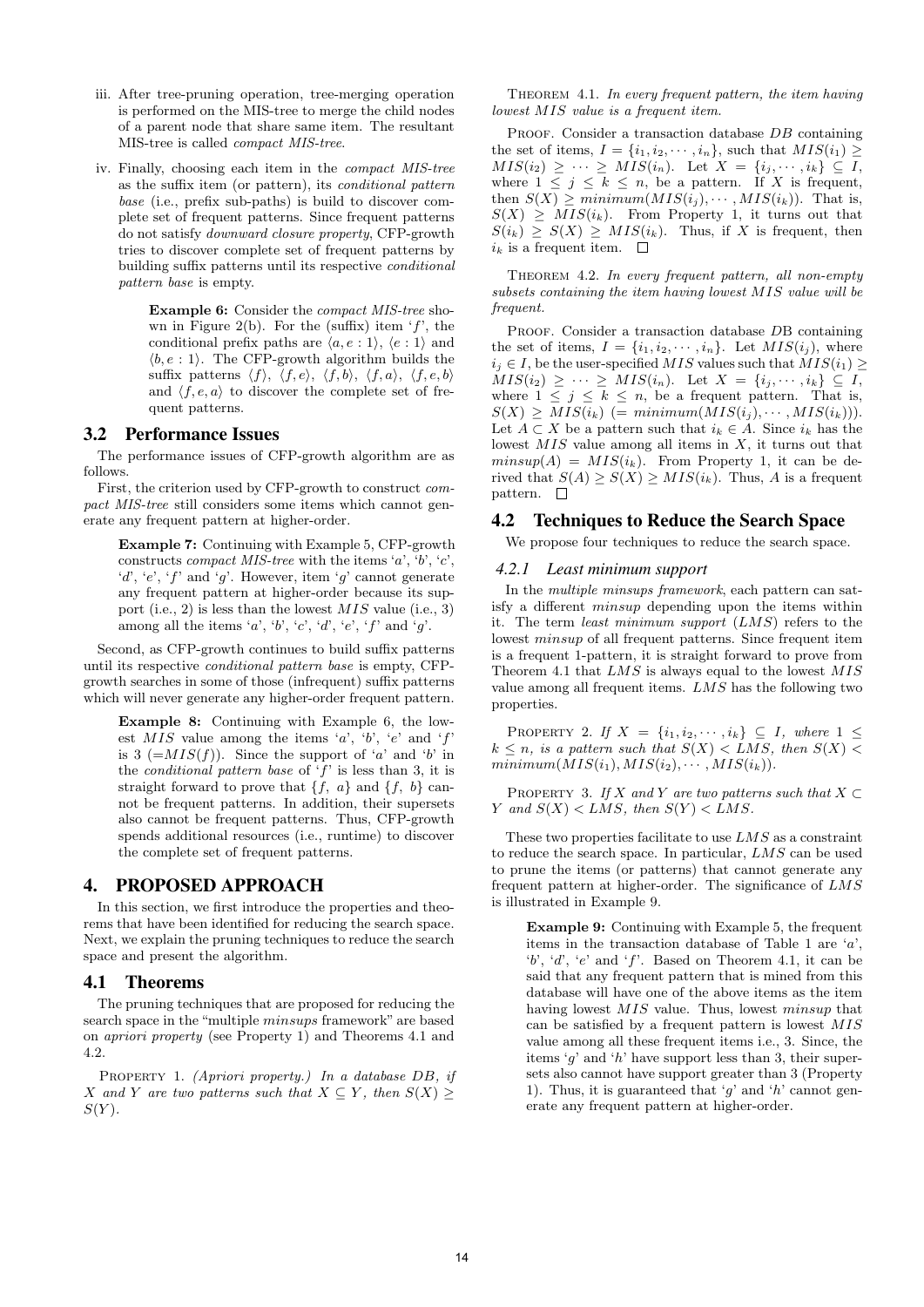#### *4.2.2 Conditional Minimum Support*

Let *Tree* be the FP-tree-like structure constructed after scanning a database in *MIS* descending order of items. If we consider an item  $i_j$  that exists in *Tree* as a suffix item (or 1pattern) and construct its prefix sub-paths (i.e., *conditional pattern base*), then *MIS* of *i<sup>j</sup>* will be the lowest *MIS* value among all the items in the *conditional pattern base*. From the definition of *minsup* in *multiple minsups framework*, it turns out that any frequent pattern that is going to be generated from the *conditional pattern base* of *i<sup>j</sup>* should satisfy *MIS* value of  $i_j$ . Thus, we call the  $MIS$  value of the suffix item *i<sup>j</sup>* as the **conditional** *minsup*. The correctness of this idea is shown in Lemma 4.3.

LEMMA 4.3. Let  $\alpha$  be a pattern in MIS-tree and  $S_{\alpha}$  be the *support of*  $\alpha$ *. Also, let*  $min sup_{\alpha}$  *be the minsup that*  $\alpha$  *has to satisfy, B be*  $\alpha$ 's conditional pattern base, and  $\beta$  be an item *in B. The support of*  $\beta$  *in B be*  $S_B(\beta)$  *and*  $MIS_\beta$  *be the*  $\beta$ '*s MIS value. The minsup of pattern*  $\langle \alpha, \beta \rangle$  *is minsup<sub>α</sub>*.

PROOF. According to the definition of MIS-tree,  $MIS_B(\beta)$ will always be greater than or equal to the  $min sup_{\alpha}$ . Therefore, *minsup* of  $\langle \alpha, \beta \rangle$  is *minsup*<sub>α</sub>.  $\square$ 

**Example 10:** Consider the *compact MIS-tree* shown in Figure 2(b). For the (suffix) item *f*, the conditional prefix paths are  $\langle a, e: 1 \rangle$ ,  $\langle e: 1 \rangle$  and  $\langle b, e: 1 \rangle$ 1*i*. The item having lowest *MIS* value among all the items '*a*', '*b*', '*e*' and '*f*' is '*f*' which is the suffix item. As a result, every frequent pattern that gets generated from the *conditional pattern base* of '*f*' will have  $minsup = MIS(f)$ . Thus,  $MIS(f)$  is considered as conditional *minsup* for mining frequent patterns from the conditional pattern base of the suffix item '*f*'.

#### *4.2.3 Conditional Closure Property*

Property 4. *(Conditional Closure property.) If a suffix pattern is infrequent, then all its super-suffix patterns (i.e., suffix pattern along with other item(s) in its* conditional pattern base*) will also be infrequent.*

The correctness of this property is shown in Lemma 4.4.

**LEMMA** 4.4. Let  $\alpha$  be a pattern in MIS-tree and  $S_{\alpha}$  be the *support of*  $\alpha$ *. Also, let minsup be the minsup that*  $\alpha$  *has to satisfy, B be*  $\alpha$ *'s conditional pattern base, and*  $\beta$  *be an item in B. The support of*  $\beta$  *in B be*  $S_B(\beta)$  *and*  $MIS_\beta$  *be the β*<sup>*'s*</sup> *MIS value. If*  $\alpha$  *is infrequent, then the pattern*  $\langle \alpha, \beta \rangle$  *is also infrequent.*

PROOF. According to the definition of *conditional pattern base* and MIS-tree, each subset in *B* occurs under the condition of the occurrence of  $\alpha$  in the transaction database. If an item  $\beta$  appears in *B* for *n* times, it appears with  $\alpha$ in *n* times. From the definition of frequent pattern used in the *minimum constraint model*, the *minsup* of  $\langle \alpha, \beta \rangle$  is  $minimum(minsup_{\alpha}, MIS_{\beta}) = minusup_{\alpha}$ . As  $S_{\alpha} < minusup_{\alpha}$ , the  $S_{\langle \alpha,\beta \rangle}$  *< minsup<sub>a</sub>* (apriori property [1]). Therefore,  $\langle \alpha, \beta \rangle$  is also infrequent.  $\square$ 

#### *4.2.4 Infrequent leaf node pruning*

The leaf nodes of a *T ree* that belong to infrequent items can be pruned without missing any frequent pattern or changing the support of a frequent pattern. We call this pruning

technique as "infrequent leaf node pruning." It is straight forward to prove from the "conditional *minsup*" and *conditional closure property* that the *conditional pattern base* of a suffix item that is infrequent will not result in any frequent pattern.

#### 4.3 CFP-growth++

The proposed  $CFP\text{-}growth++$  algorithm is an improvement over CFP-growth algorithm. It successfully addresses the above two issues of CFP-growth. The differences between CFP-growth and CFP-growth++ are as follows:

- i. The CFP-growth++ employs a better criterion to identify the items that cannot generate any frequent pattern. This criterion enables CFP-growth++ to construct *compact MIS-tree* with only those items that can generate frequent patterns.
- ii. The proposed algorithm will not search for frequent patterns until the *conditional pattern base* of a suffix pattern is empty. Instead, it tries to identify which suffix patterns can generate frequent patterns at higher order and perform search only in them.

The CFP-growth++ algorithm accepts transaction database *DB*, set of items *I* and items' *MIS* values as the input parameters. Using the items' *MIS* values as the prior knowledge, CFP-growth++ discovers the complete set of frequent patterns with a single scan on the transaction database. The steps involved in CFP-growth++ are as follows: (*i*) construction of MIS-tree (*ii*) generating *compact MIS-tree* and (*iii*) mining frequent patterns from the compact MIS-tree.



**Figure 1: Construction of MIS-tree. (a) Initial MISlist (b) After scanning first transaction (c) After scanning second transaction and (d) After scanning every transaction.**

#### *4.3.1 Construction of MIS-tree*

The *MIS*-tree consists of two components: *MIS*-list and prefix-tree. The *MIS*-list is a list having three fields -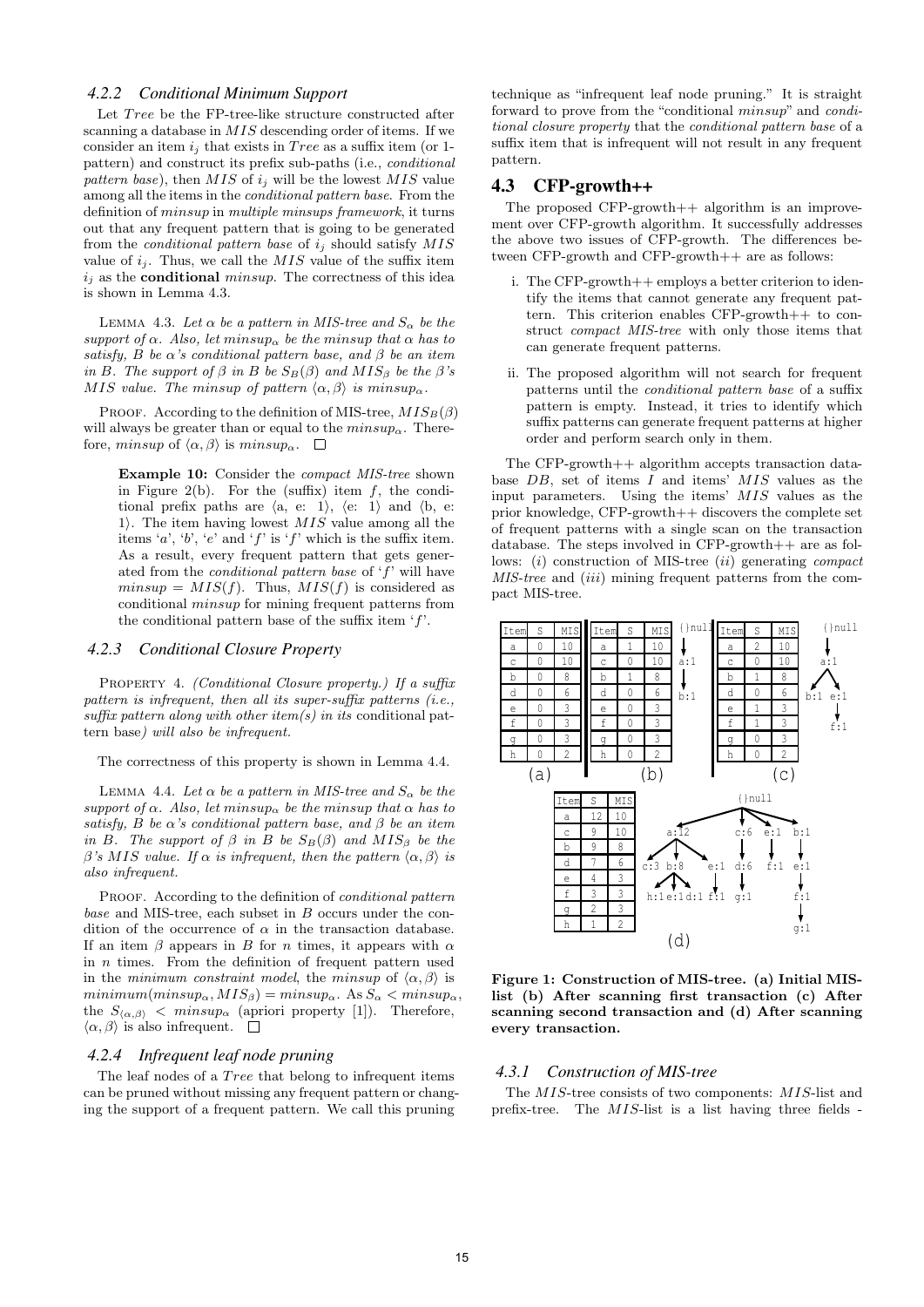**Algorithm 1** MIS-tree (*DB*: transaction database, *I*: itemset containing *n* items, *MIS*: *minimum item support* values for *n* items)

- 1: Let *L* represent the set of items sorted in decreasing order of their *MIS* values.
- 2: In *L* order, insert items into the MIS-list with  $S = 0$  and *mis* equivalent to the respective *MIS* value.
- 3: Create the root of a MIS-tree, *T*, and label it as "null". 4: **for** each transaction *t ∈ DB* **do**
- 5: Sort all the items in *t* in *L* order.
- 6: Count the support values of any item *i*, denoted as *S*(*i*) in *t*.
- 7: Let the sorted items in *t* be  $[p|P]$ , where *p* is the first element and *P* is the remaining list. Call  $InsertTree([p|P], T).$
- 8: **end for**
- 9: Let  $j = n 1$ .

10: **for**  $(j \ge 0; j = j - 1)$  **do** 

- 11: **if**  $(S[i_i] < MIS[i_i])$  then
- 12: Delete the item  $i_j$  in header table.
- 13: Call  $MisPruning(Tree, i<sub>i</sub>)$ .
- 14: **else**
- 15:  $LMS = MIS[i_j].$
- 16: break.
- 17: **end if**
- 18: **end for**

19: **for**  $(i; j \ge 0; j = j - 1)$  **do** 

- 20: **if**  $(S[i_j] < LMS)$  then
- 21: Delete the item  $i_j$  in header table.<br>22: Call  $MissPruning(Tree, i_j)$
- 22: Call  $MisPruning(Tree, i_j)$ .<br>23: **end if**
- end if
- 24: **end for**
- 25: Name the resulting table as *MinFrequentItemHeaderTable*.
- 26: Call *M isMerge*(*T ree*).
- 27: Call *InfrequentLeafNodeP runing*(*T ree*).

item name (*item*), support (*S*) and *minimum item support* (*MIS*). The structure of the prefix-tree in *MIS*-tree is same as that in FP-tree [5]. However, the difference is that items in the prefix-tree of FP-tree are arranged in descending order of their support values, whereas items in the prefix-tree of *MIS*-tree are arranged in descending order of their *MIS* values. To facilitate tree-traversal, node-links are maintained in the *MIS*-tree as in FP-tree.

The construction of MIS-tree in CFP-growth++ algorithm is shown in Algorithm 1. We illustrate this algorithm by using the transaction database shown in Table 1. Let the user-specified  $MIS$  values for the items '*a*', '*b*', '*c*', '*d*', '*e*', '*f*', '*g*' and '*h*' be 10, 8, 10, 7, 3, 3, 3 and 2, respectively.

The items are sorted in descending order of their *MIS* values. Let this sorted list of items be *L*. Thus,  $L =$ *{a, c, b, d, e, f, g, h}* (Step 1 of Algorithm 1). In *L* order, insert each item into the *MIS*-list with support equal to zero and *MIS* equivalent to their respective *MIS* value (Step 2 of Algorithm 1). The resultant MIS-list is shown in Figure  $1(a)$ .

A *MIS*-tree is then created as follows. First, a root node is created with label "null." The database *DB* is scanned. The items in each transaction are processed in *L* order, and a branch is created for each transaction as in FP-growth [5]. Simultaneously, we increment the support values of the re-

#### **Procedure 2** InsertTree ([*p|P*]*, T*)

- 1: **if** *T* has a child node *N* such that p.item-name=N.itemname **then**
- 2: Increment *N*'s count by 1.
- 3: **else**
- 4: Create a new node *N*, and let its count be 1.
- 5: Let its parent link be linked to *T*.
- 6: Let its node-link be linked to the nodes with the same item-name via the node-link structure.
- 7: **end if**
- 8: **if** *P* is nonempty **then**
- 9: Call *InsertT ree*(*P, N*).
- 10: **end if**

|  | <b>Procedure 3</b> MisPruning $(Tree, i_j)$ |  |
|--|---------------------------------------------|--|

|  |  |  |  |  |  | 1: for each node in the node-link of $i_j$ in Tree do |  |  |  |  |  |
|--|--|--|--|--|--|-------------------------------------------------------|--|--|--|--|--|
|--|--|--|--|--|--|-------------------------------------------------------|--|--|--|--|--|

| <b>if</b> the node is a leaf <b>then</b><br>2: |  |
|------------------------------------------------|--|
|------------------------------------------------|--|

- 3: Remove the node directly.
- 4: **else**
- 5: Remove the node and then its parent node will be linked to its child node(s).
- 6: **end if**
- 7: **end for**

spective items in the MIS-list by 1 (Lines 4 to 8 in Algorithm 1 and Procedure 2). For example, the scan of the first transaction, "1: a,b" which contains two items  $\langle a, b \text{ in } L \text{ order} \rangle$ , leads to the construction of the first branch of the tree with two nodes  $\langle a: 1 \rangle$  and  $\langle b: 1 \rangle$ , where  $\langle a \rangle$  is linked as a child of the root and '*b*' is linked as the child node of '*a*'. Next, we increment support values of '*a*' and '*b*' in the MIS-list by 1. The MIS-tree generated after scanning the first transaction is shown in Figure 1(b). The second transaction containing the items '*a*', '*e*' and '*f*' in *L* order will result in a branch where '*a*' is linked to *root*, '*e*' is linked to '*a*' and '*f*' is linked to '*e*'. However, this branch would share a common prefix, '*a*', with the existing path for 1. Therefore, we instead increment the count of '*a*' node by 1, and create new nodes,  $\langle e: 1 \rangle$  and  $\langle f: 1 \rangle$ , where  $\langle e' \rangle$  is linked to  $\langle a \rangle$  and  $\langle f \rangle$  is linked to '*e*'. In the MIS-list, the support of the items '*a*', '*e*' and '*f*' are incremented by 1. The resultant MIS-tree is shown in Figure  $1(c)$ . Similar process is repeated for the remaining transactions and MIS-tree is updated accordingly. The resultant MIS-tree after scanning every transaction in the transaction database is shown in Figure  $1(d)$ . For the simplicity of figures, we do not show the node traversal pointers in trees, however, they are maintained as in the construction process of FP-tree.

#### *4.3.2 Construction of compact MIS-tree*

The *compact MIS-tree* is generated by pruning those items from the MIS-tree that cannot generate any frequent pattern. The pruning techniques, *LMS* and *infrequent leaf node pruning*, are used in this process. The procedure used for constructing *compact MIS-tree* is as follows.

The MIS-tree is constructed with every item in the transaction database. To decrease the search space, we use *LMS* as a constraint to prune the items that cannot generate any frequent pattern. A method to prune such items from the MIS-tree is as follows.

i. Starting from the last item of the MIS-list, the items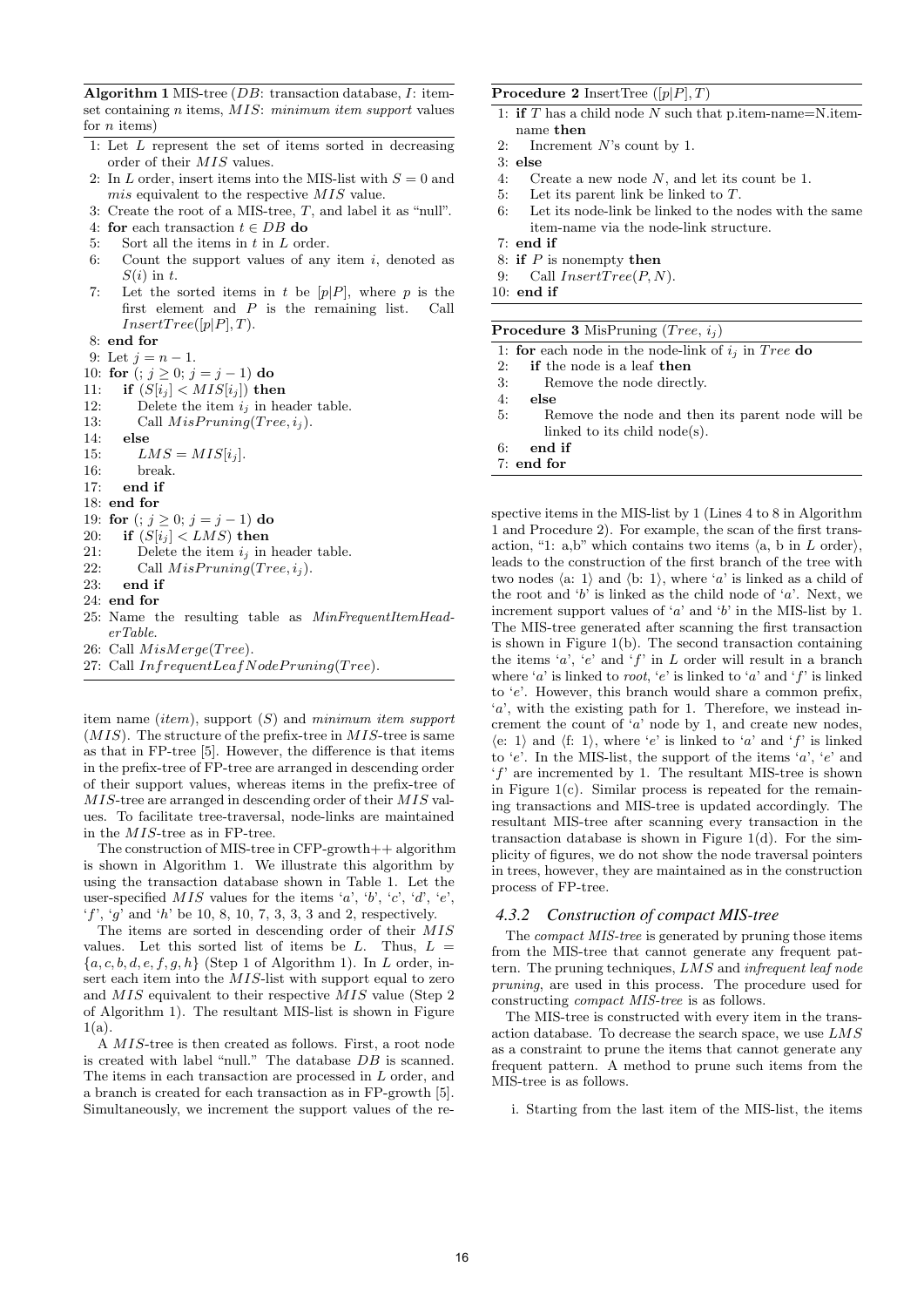## **Procedure 4** MisMerge (*T ree*)

- 1: **for** each item  $i_j$  in the MinFrequentItemHeaderTable **do**
- 2: **if** there are child nodes with the same item-name then **then**
- 3: Merge the nodes and set the count as the summation of these nodes' counts.
- 4: **end if**
- 5: **end for**

**Procedure 5** InfrequentLeafNodePruning(*T ree*)

- 1: Choose the last but one item *i<sup>j</sup>* in *MinFrequentItem-HeaderTable*. That is, item having second lowest *MIS* value. 2: **repeat** 3: **if**  $i_j$  item is infrequent **then**<br>4: Using node-links parse all Using node-links parse all nodes of  $i_j$  in *Tree*.
- 5: **repeat**
- 6: **if**  $i_j$  node is the leaf of a branch **then** 7: Drop the node-link connecting through the child branch.
- 8: Create a new node-link from the node in the previous branch to node in the coming branch. 9: Drop the leaf node in the branch.
- 10: **end if**
- 11: **until** all the nodes of *i<sup>j</sup>* in *T ree* are parsed
- 12: **end if**
- 13: Choose item  $i_j$  which is next in the order.
- 14: **until** all items in *MinFrequentItemHeaderTable* are completed

that have support less than their respective *MIS* value are pruned (Lines 9 to 13 in Algorithm 1 and Procedure 3).

ii. Once the frequent item is found, its *MIS* value is chosen as the *LMS* value (Lines 14 to 18 in Algorithm 1). Next, support of the remaining items in the MISlist are compared with *LMS* value, and those items that have support less than *LMS* are pruned from the MIS-tree (Lines 19 to 24 in Algorithm 1 and Procedure 3).

We explain the construction of compact MIS-tree by considering the MIS-tree shown in Figure 1(d). The process starts from '*h*' as it is the last item in the MIS-list of MIStree. This item is an infrequent item, therefore, it is pruned from the MIS-tree. Among the remaining items in the MISlist, '*g*' is the last item in the MIS-list. It is also an infrequent item, therefore, it is pruned from the MIS-tree. Now, the last item in the MIS-list is '*f*'. It is a frequent item. Hence, no tree-pruning operation is carried for the item '*f*.' Next, using the *MIS* of the item '*f*' as the *LMS* value, the supports of the remaining items in the MIS-tree are compared. As these items have support greater than or equal to *LMS* value, the tree-pruning operation ends.

After tree-pruning, tree-merging process is carried out to merge the child nodes of a parent node that share a common item (line 26 in Algorithm 1 and Procedure 4). The resultant MIS-tree is called *compact MIS-tree*. The *compact MIS-tree* generated after tree-pruning and tree-merging operations is shown in Figure 2(a). The process of *infrequent leaf node*



**Figure 2: Compact MIS-tree. (a)After pruning items** *g* **and** *h* **and (b) After infrequent item leaf node pruning.**

*pruning* (line 27 in Algorithm 1 and Procedure 5) is carried on the *compact MIS-tree* to decrease its size. The process is as follows. Among the remaining items in the MIS-list of MIS-tree, '*c*' is an infrequent item (i.e., its support is less than the required *minsup* value). Therefore, using the node-links of '*c*', we collect all the branches containing '*c*'. The branches containing *c* are *{{*a, c: 3*}*, *{*c, d: 6*}}*. In the branch  $\langle a, c: 3 \rangle$ , *c* is the leaf node, therefore, we prune the node '*c*' in this branch. The resultant MIS-tree is shown in Figure 2(b). Note that the node of '*c*' in the branch *{{*c, d: 6*}}* it not pruned as it is not a leaf node. (Pruning '*c*' in this branch will result in missing the frequent pattern '*cd*'  $because S(cd) \geq minimum(MIS(c), MIS(d)).$ 

|  |  |  |  | Algorithm 6 CFP-growth++ (Tree: compact MIS-tree) |  |
|--|--|--|--|---------------------------------------------------|--|
|--|--|--|--|---------------------------------------------------|--|

- 1: **for** each item *i* in the header of the *T ree* **do**
- 2: Set conditional  $minsup$ ,  $Cminsup$ <sub>i</sub> =  $MIS(i)$ .
- 3: **if** *i* is a frequent item **then**
- 4: Generate pattern  $\beta = i \cup \alpha$  with *support* = *i.support*.
- 5: Construct *β*'s conditional pattern base and *β*'s *conditional MIS-tree T reeβ*.
- 6: **if**  $Tree_\beta \neq \emptyset$  **then**
- 7: Call  $CFPGrowth + +(Tree_{\beta}, \beta, Cminsup_i)$ .
- 8: **end if**
- 9: **end if**
- 10: **end for**

*4.3.3 Mining frequent patterns from* compact MIS-tree

The procedure for mining frequent patterns from *compact MIS-tree* is shown in Algorithm 6. The pruning techniques *conditional minsup* and *conditional closure property* are for mining frequent patterns.

The process of mining frequent patterns from the *compact MIS-tree* of Figure 2(b) is shown in Table 4 and is described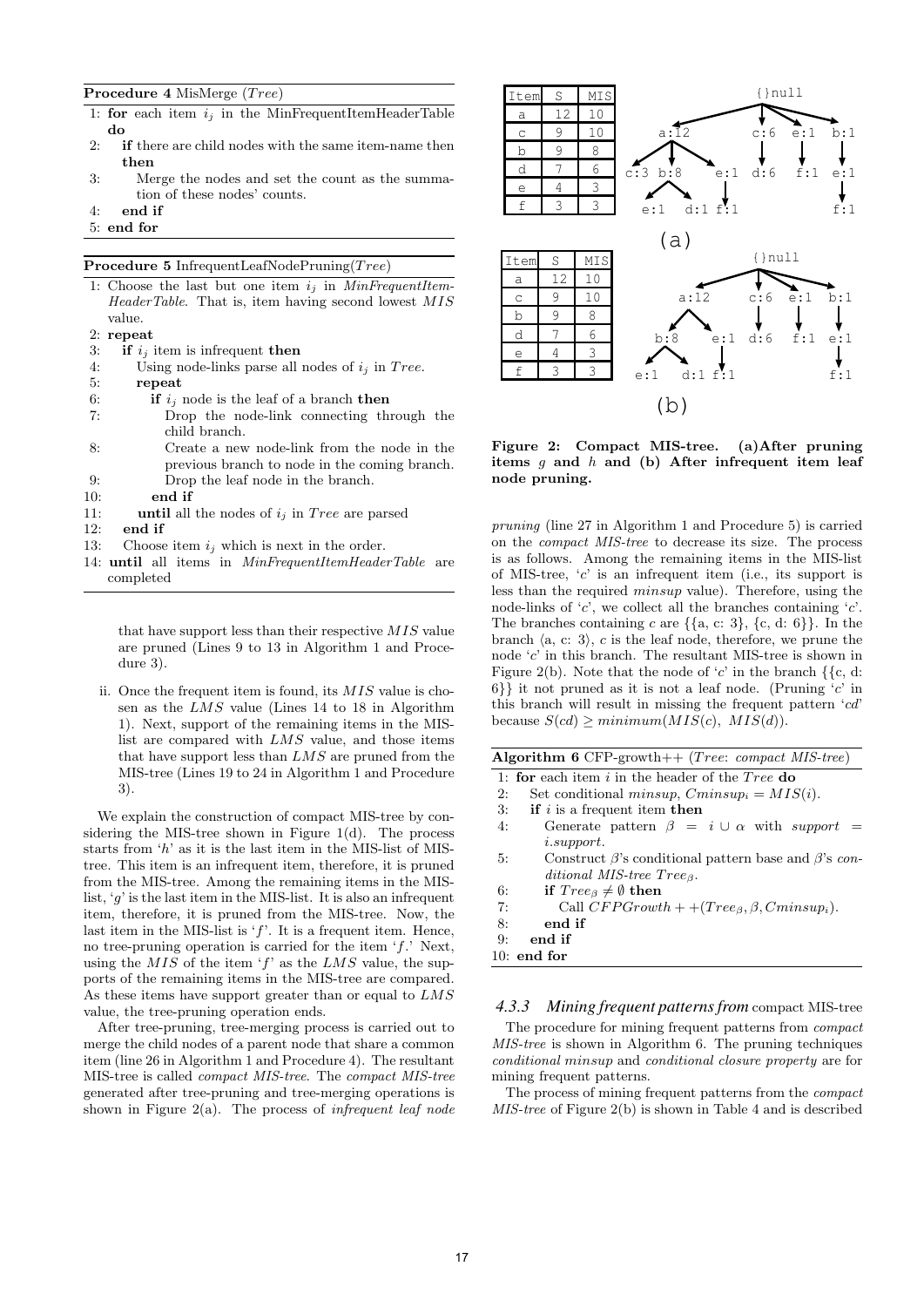**Procedure 7** CFPGrowth++(*T ree, α, Cminsupi*)

|     | 1: for each i in the header of $Tree$ do                                   |
|-----|----------------------------------------------------------------------------|
| 2:  | Generate pattern $\beta = i \cup \alpha$ with support = <i>i.support</i> . |
| 3:  | Construct $\beta$ 's <i>conditional pattern base</i> and then $\beta$ 's   |
|     | conditional MIS-tree $Tree_{\beta}$ .                                      |
| 4:  | if $Tree_{\beta} \neq \emptyset$ then                                      |
| 5:  | if $Tree_{\beta}$ contains a single path P then                            |
| 6:  | for each combination (denoted as $\gamma$ ) of the nodes                   |
|     | in the path $P$ do                                                         |
| 7:  | Generate pattern $\gamma \cup \beta$ with support = mini-                  |
|     | mum support count of nodes in $\gamma$ .                                   |
| 8:  | end for                                                                    |
| 9:  | else                                                                       |
| 10: | Call $CFPGrowth + +(Tree_{\beta}, \beta, Cminsup_i)$ .                     |
| 11: | end if                                                                     |
| 12: | end if                                                                     |
|     | $13:$ end for                                                              |

as follows. Consider the item '*f*' that has lowest *MIS* among all items in the *compact MIS-tree*. It occurs in 3 branches of *compact MIS-tree*. The branches are  $\langle a, e, f: 1 \rangle$ ,  $\langle e, f: 1 \rangle$ 1) and  $\langle b, e, f: 1 \rangle$ . Considering  $f'$  as a suffix pattern (or item), its conditional prefix paths are  $\langle a, e: 1 \rangle$ ,  $\langle e: 1 \rangle$  and  $\langle b, e: 1 \rangle$ , which form its conditional pattern base. As the compact MIS-tree is constructed in *MIS* descending order of items, '*f*' (suffix item) will have lowest *MIS* value among all the items in its conditional pattern base. Therefore, using *MIS* value of the item '*f*' (i.e., 3) as the conditional *minsup*, conditional MIS-tree is generated with  $\langle e: 3 \rangle$ ; the items *a* and *b* are not included because the support counts are less than the specified conditional *minsup* value (i.e., *conditional closure property*). The single path generates the frequent pattern *{*e, f: 3*}*. Similar process is repeated for other remaining items in the *compact MIS-tree* to discover the complete set of frequent patterns.

**Table 4: Mining** *compact MIS-tree* **by using multiple** *minsups* **and conditional pattern bases. The terms 'SI', '***MS***' and 'Cond.' respectively denote 'suffix item', 'conditional** *minsup***' and 'Conditional'.**

| SI          | $\overline{MS}$ | Cond.                                            | Cond.                    | frequent            |
|-------------|-----------------|--------------------------------------------------|--------------------------|---------------------|
|             |                 | pattern bases                                    | MIS-tree                 | patterns            |
|             | 3               | $\langle a, e: 1 \rangle \langle e: 1 \rangle$   | $\langle$ e: 3 $\rangle$ | $\{\{e, f : 3\}\}\$ |
|             |                 | $\langle b, e: 1 \rangle$                        |                          |                     |
| e           | 3               | $\langle a, b: 1 \rangle \langle a: 1 \rangle$   |                          |                     |
|             |                 | (b: 1)                                           |                          |                     |
| d           | 6               | $\langle a, b: 1 \rangle$ $\langle c: 6 \rangle$ | $\langle c:~6\rangle$    | $\{\{c, d: 6\}\}\$  |
| b           |                 | $\langle a\colon 8\rangle$                       | a:                       | $\{a, b: 8\}\}\$    |
| $\mathbf c$ | 10              |                                                  |                          |                     |

#### 5. EXPERIMENTAL RESULTS

In this section, we evaluate the performance of FP-growth, CFP-growth and CFP-growth++ algorithms. We are not considering Apriori and MSApriori algorithms for comparison because it has been shown that FP-growth and CFPgrowth algorithms are better than the corresponding Apriori and MSApriori algorithms, respectively [5, 6].

The algorithms are written in GNU C++ and run with Ubuntu 10.04 operating system on a 2.66 GHz machine with

1GB memory. The experiments are pursued on synthetic (*T10I4D100K*) and real-world datasets (*BMS-WebView-1* [15], *Mushroom* and *Kosarak*). *T*10*I*4*D*100*K*, *BMS-WebView-1* and *Kosarak* are sparse datasets and *Mushroom* is a dense dataset. These datasets are widely used in the literature for evaluating the performance of data mining algorithms. The datasets are available at Frequent Itemset Mining repository (http://fimi.cs.helsinki.fi/data/). The details of the datasets are shown in Table 5.

| Dataset          | Transa- | Distinct     | Max.        | Avg.   |
|------------------|---------|--------------|-------------|--------|
|                  | ctions  | <b>Items</b> | Trans.      | Trans. |
|                  |         |              | <b>Size</b> | Size   |
| T10I4D100k       | 100000  | 870          | 29          | 10.102 |
| $BMS$ -WebView-1 | 59602   | 497          | 267         | 2.5    |
| Mushroom         |         |              | 23          | 23     |

**Table 5: Dataset characteristics. The terms "max," "avg," and "trans" respectively denote maximum, average and transactions.**

In the experiment, we used the methodology discussed in [10] to assign items' *MIS* values. The methodology is as follows:

*Kosarak* 990002 41270 2498 8.1

$$
MIS(i_j) = maximum(\beta \times f(i_j), LS)
$$
 (2)

The  $f(i_j)$  and  $MIS(i_j)$  variables respectively denote the frequency (or support) and *minimum item support* for an item  $i_j \in I$ . The variable *LS* represents the user-specified least minimum item support allowed. In this,  $\beta \in [0, 1]$  is a parameter that controls how the *MIS* values for items should be related to their frequencies. If  $\beta = 0$ , we have only one minimum support, *LS*, which is the same as the *minsup* in traditional frequent pattern mining. If  $\beta = 1$  and  $f(i_j) \geq LS$ , then  $MIS(i_j) = f(i_j)$ .

#### 5.1 Experiment 1

In this experiment, both *LS* and *minsup* values are set at 0*.*1% for *T10I4D100K* and *BMS-WebView-1* datasets. For the *Mushroom* dataset, both *LS* and *minsup* values are set at 10% as it is a dense dataset. To show how *β* affects the number of frequent patterns found and the performance of the algorithms, we fixed  $\beta = \frac{1}{\alpha}$  and varied  $\alpha$ . In the sparse datasets  $(T10I4D100k$  and *BMS-WebView-1*),  $\alpha$  is varied from 1 to 20. In the dense dataset (*Mushroom*),  $\alpha$  is varied from 1 to 5.

The experimental results regarding how the number of frequent patterns vary with the *MIS* values in different datasets are shown in the Figures  $3(a)$ ,  $3(b)$  and  $3(c)$ . When  $\alpha$  becomes larger, the number of frequent patterns found by the method gets closer to the number of frequent patterns found with the single *minsup* framework. The reason is as follows. At higher values of  $\alpha$ , the items'  $MIS$  values become equals to *LS*. As a result, the performance of the "multiple *minsups* framework"is same as the "single *minsup* framework" with  $minsup = LS$ . It can also be observed that the above phenomenon happens at higher values of  $\alpha$  in the sparse datasets (Figure 3(a) and 3(b)) and at lower values of  $\alpha$  in the dense dataset (Figure 3(c)).

The experimental results about the runtime performance of FP-growth, CFP-growth and CFP-growth++ algorithms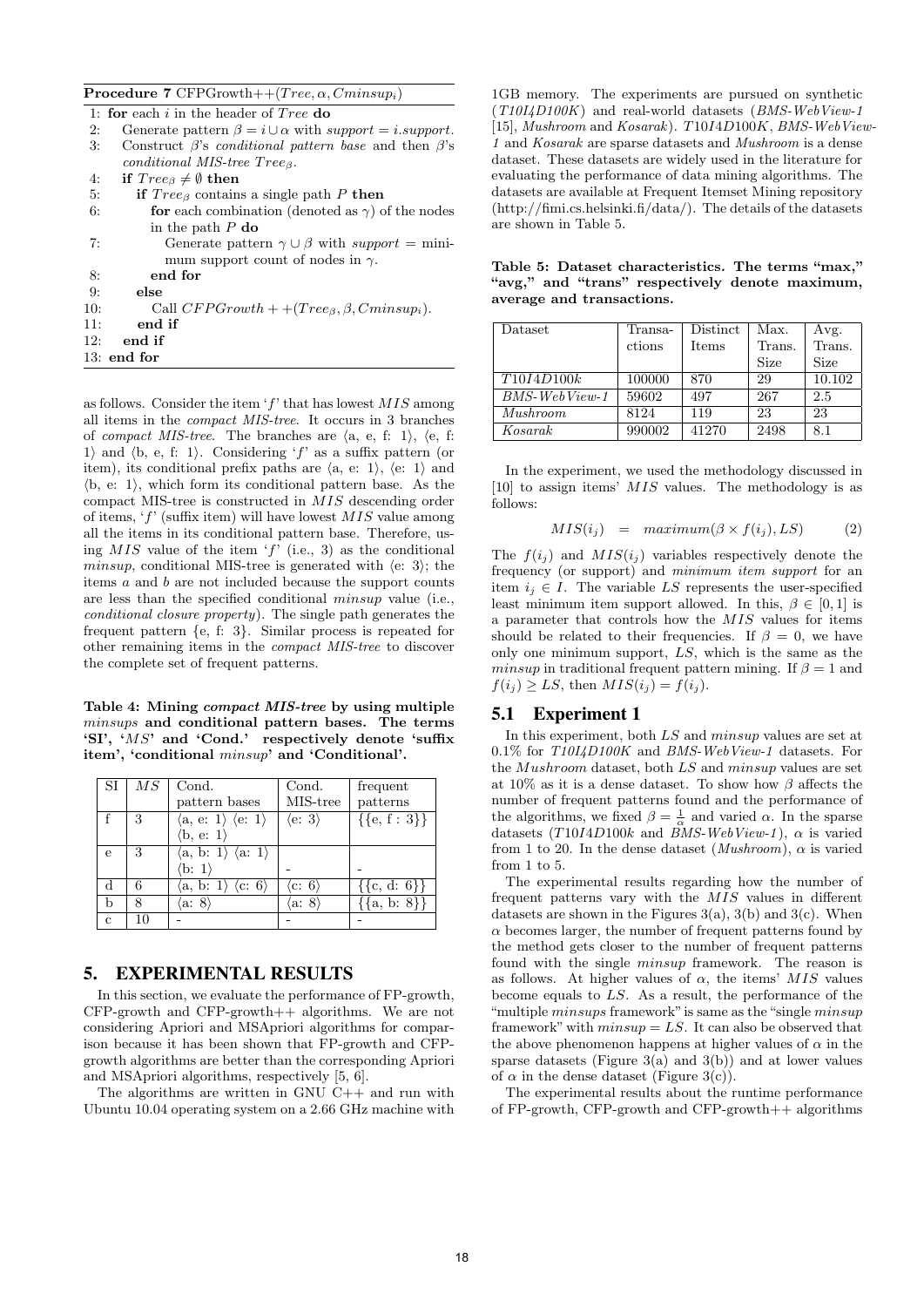

**Figure 4: Runtime taken for generating frequent patterns.**

on different datasets are shown in the Figures 4(a), 4(b) and  $4(c)$ . For CFP-growth and CFP-growth++ algorithms, runtime includes the construction of MIS-tree, construction of *compact MIS-tree* and mining frequent patterns from *compact MIS-tree*. For FP-growth algorithm, runtime includes the construction of FP-tree and mining frequent patterns from the FP-tree.

It can be observed that the runtime performance of the FP-growth is significantly better than the CFP-growth for all datasets independent of the *α* value. It is due to the fact that CFP-growth carries out exhaustive search as "multiple *minsups* framework" does not satisfy *downward closure property*, whereas FP-growth exploits *downward closure property* to reduce the search space. It can be observed that at all  $\alpha$  values, the CFP-growth++ performance is significantly better than the CFP-growth. The performance gap is much higher at lower  $\alpha$  values. It is due to the effect of pruning techniques employed by CFP-growth++ to reduce the search space.

It can also be observed that at higher values of  $\alpha$ , the runtime consumed by the CFP-growth++ is more than the FP-growth. The difference is more clear in Figures 4(b) and  $4(c)$ . The reason is as follows. The CFP-growth++ algorithm has to consider *MIS* value of the suffix item to specify conditional *minsup* value for its *conditional pattern base*. Whereas, the FP-growth algorithm simply specifies a constant *minsup* for a *conditional pattern base* independent of the suffix item.

In [10], it was mentioned that in many real-world applications, the frequent patterns generated when  $\alpha = 4$  were

interesting to the users. It can be observed that, at  $\alpha = 4$ , the proposed  $CFP\text{-}growth++$  improves the runtime performance significantly over CFP-growth.

## 5.2 Experiment 2

In this experiment, we evaluate the scalability performance of CFP-growth and CFP-growth++ algorithms on execution time by varying the number of transactions in a database. We use real-world *kosarak* dataset for the scalability experiment, since it is a huge sparse dataset. We divided the dataset into five portions of 0.2 million transactions in each part and investigated runtime taken by CFP-growth and CFP-growth++ algorithms after accumulating each portion with previous parts. For each experiment, we have fixed  $\beta = 0.25\%$  and  $LS = 1\%$ . The experimental result is shown in Figure 5. It can be observed from the graph that as the database size increases, the runtime of both CFP-growth and CFP-growth++ algorithms increases. However, it can be noted that CFP-growth++ is more scalable than the  $CFP$ -growth algorithm. Overall,  $CFP$ -growth $++$  is about an order of magnitude faster than the CFP-growth in large databases, and this gap grows wider with the increase in dataset size.

#### 6. CONCLUSIONS

To mine frequent patterns containing both frequent and rare items, "multiple *minsups* framework" was proposed in the literature. By considering "multiple *minsups* framework," CFP-growth algorithm has been proposed to extract